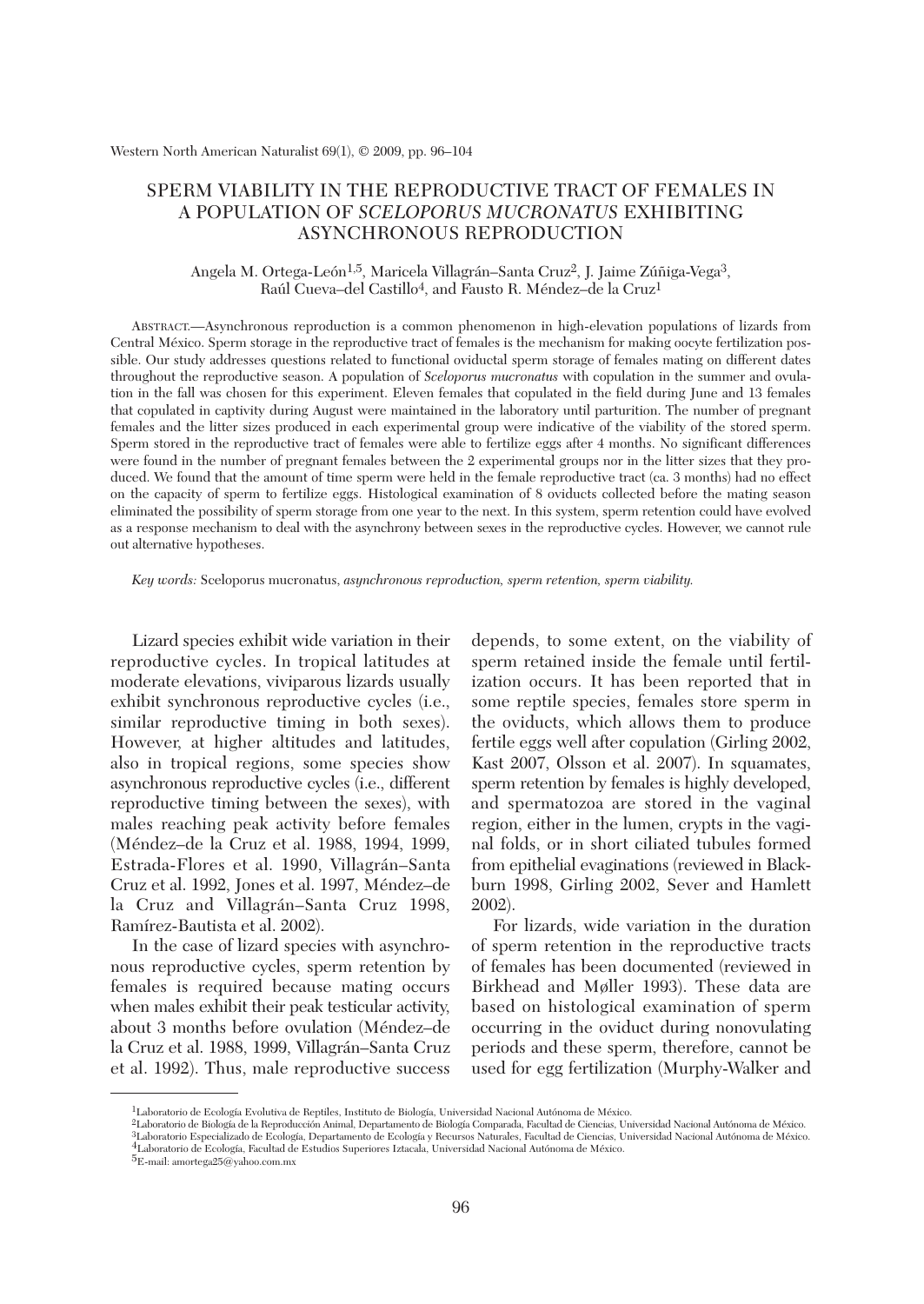Haley 1996, Sever and Hopkins 2004). In some species, including several from the genus *Sceloporus,* the asynchrony between the sexes in their reproductive cycles strongly suggests the occurrence of sperm retention (Smyth and Smith 1968, Guillette and Casas-Andreu 1980, Guillette and Sullivan 1985, Villagrán–Santa Cruz et al*.* 1992). Some experimental studies (none focusing on *Sceloporus*) have shown that even after long periods of isolation from males, captive females can still produce viable clutches (Murphy-Walker and Haley 1996, Chun-Fu et al. 2004, Yamamoto and Ota 2006, Kast 2007). Nonetheless, evidence demonstrating the time that sperm remain viable inside females and useful for egg fertilization is scarce.

In this study, we attempt to test for the presence of retained viable sperm in females of *S. mucronatus* that inhabit a montane environment. In this locality, both the peak of male reproductive activity and mating occur 3–4 months before female ovulation (Méndez–de la Cruz et al. 1988, Estrada-Flores et al. 1990). We tried to determine (1) the viability of sperm stored by females, (2) whether the capability of stored sperm to fertilize eggs differs between females inseminated early in the season and those inseminated later, (3) whether the number of offspring produced differs between fe males that mate at the beginning of the reproductive season and those that mate at its end, and (4) whether sperm stored after mating in the summer is used only for egg fertilization in the fall or whether storage extends until the following reproductive season.

### **METHODS**

#### Study System

*Sceloporus mucronatus* is a lizard species endemic to central México. It inhabits diverse environments usually above 2000 m, from pine forests to xeric regions. It exhibits diurnal and saxicolous habits as well as viviparity and a marked sexual dimorphism, in which males are bigger than females (Toledo 2005). Both sexes reach maturity at 63 mm snout–vent length (SVL) and show seasonal reproductive activity. At our study site, males and females differ in their peaks of gonadal activity (i.e., asynchrony in their reproductive cycles; Méndez–de la Cruz et al. 1988, Estrada-Flores et al. 1990). Males reach their maximal testicular activity during the summer (June–August),

when their behavior is characterized by frequent displays and male-to-male aggressions. Territories are established during these months when mating occurs (Ortega-León unpublished data). Females reach their peak of ovarian activity in the fall, when fertilization should take place. Gestation occurs all throughout the winter, with parturitions in the spring and litter size varying between 2 and 12 young (Méndez–de la Cruz et al. 1988, Estrada-Flores et al. 1990).

Our study population inhabits Valle de la Cantimplora, Parque Nacional "El Ajusco"  $(19°12'N$  and  $99°16'W$ ), south of México City at 3375 m elevation. Dominant vegetation is composed of pines and grasses, and there are abundant volcanic rocks, which provide numerous crevices that serve as refuges for these lizards. Mean annual temperature is 7.3 °C, with a minimum of 0 °C during the winter. Precipitation varies widely within the year, with August being the wettest month (293.4 mm) and May the driest (9.7 mm; García 1973).

### Sperm Viability Experiment

To test for differences in the viability of the stored sperm between females mating early versus those mating late in the reproductive season, we used 24 females divided into 2 experimental groups that differed in the mating date. We chose females larger than the reported size at maturity ( $\bar{x}$  = 73.08 mm SVL, range 67.0–79.0 mm SVL; Méndez–de la Cruz et al. 1988) to guarantee that we were considering only sexually mature females. The 1st group (early mating females), composed of 11 females, was collected at the onset of the mating season (12 June 2005). We assumed that these females had mated already on the basis of either recent marks made by males during the mating event or residual seminal fluid in the female's vent. While a mating event does not necessarily imply successful fertilization (Hunter et al. 1993, Olsson and Shine 1997, Uller and Olsson 2005), we used these criteria to select a group of females which potentially could already have sperm in their oviducts. Thus, these females were useful for our attempt to document viability of sperm deposited early in the reproductive season (and therefore stored until ovulation), as well as for evaluating whether these sperm have a diminished capacity for fertilizing eggs compared to sperm deposited right before ovulation. These females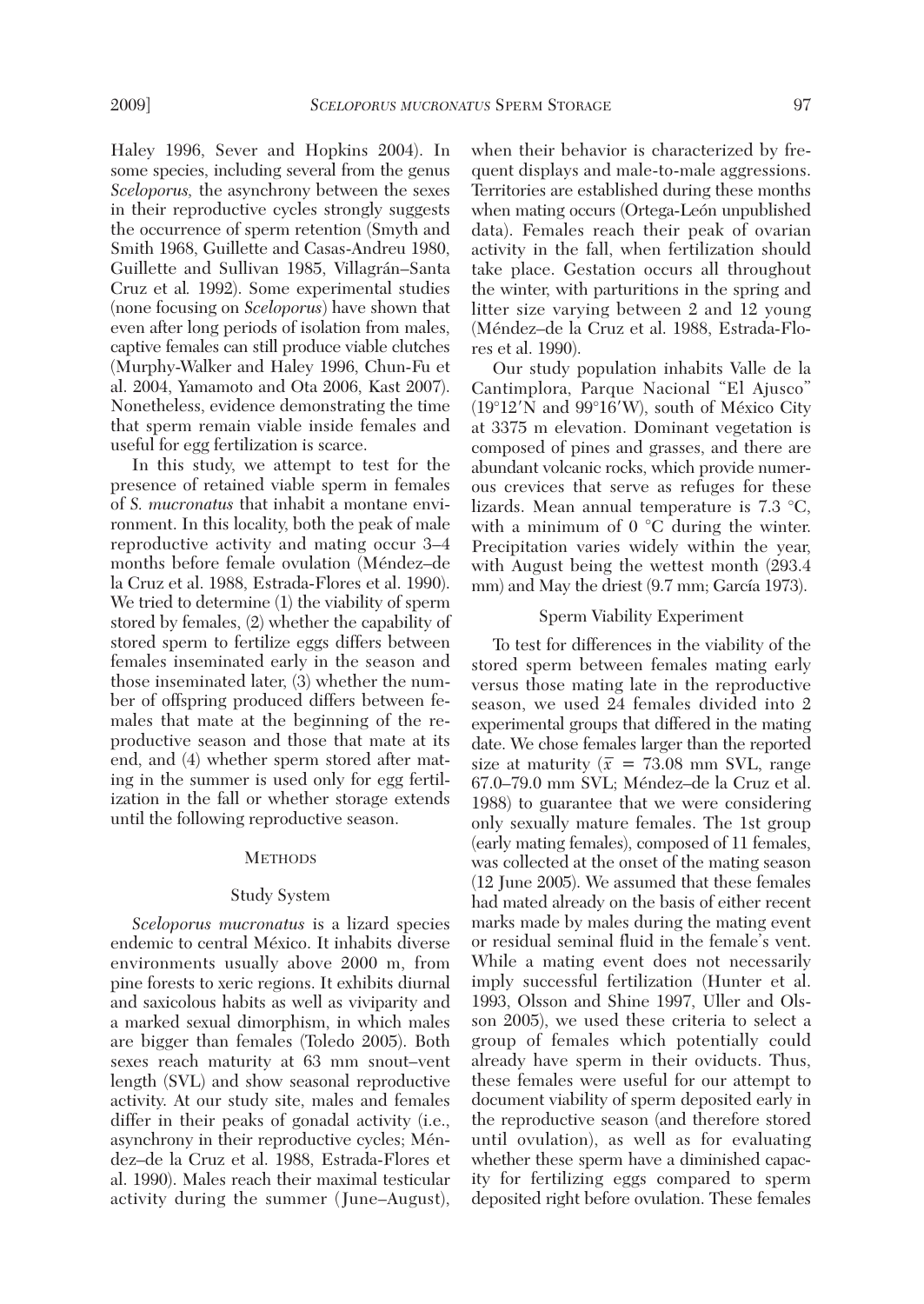were kept together in a 5-m2 metal mesh enclosure at the Jardín Botánico of the Instituto de Biología, Universidad Nacional Autónoma de México, in an open area with rocks, vegetation, and environmental conditions similar to those existing under natural conditions. This enclosure was provisioned with refuge crevices and basking areas. We fed the lizards once a week with an abundance of crickets. Water was sometimes provided, depending on the frequency of rainfall during the experiment.

The 2nd group (late-mating females), composed of 13 females, was collected in March 2005, before the onset of the mating season. These females were kept in the laboratory in plastic boxes (59  $\times$  43  $\times$  31-cm) with rocks for cover. The day-night cycle (10 hours light, 14 hours dark) was simulated with artificial light. Boxes were sprayed with water every day to keep humidity constant. Temperature varied between 10 and 18 °C. Food (crickets and beetle larvae) and water were provided *ad libitum.* These females were maintained under these conditions until the late phases of the mating season. On 8 August 2005 we moved them to outdoor enclosures similar to those described above (metal mesh cages) that also included adult males. These males were between 86 and 98 mm SVL and were collected from the same population as the females during late July. We included 2 females and 1 male per enclosure. Allocation of females to males was randomized, as was the location of individuals in the cages. Males stayed with females until early September, when males were removed from the enclosures and released back into the field.

We removed females from the enclosures in early December and moved them to the laboratory, where they were maintained in the same conditions as described above until parturition (April–May). At time of birth we recorded the number of young (either dead or alive) produced per female and measured the size (SVL) of the females that gave birth. Afterwards, all individuals were released at the study site. All our experimental protocols followed the guide for the care and use of laboratory animals (Institute of Laboratory Animal Resources, National Research Council 1996).

We estimated retention time of viable sperm, assuming a gestation period of 6 months (Méndez–de la Cruz et al. 1988, Villagrán– Santa Cruz et al. 2005). We considered the day when females of the early mating group were collected and the day when females of the late mating group were joined with the males as feasible mating dates for the 2 groups, respectively. We approximated the date of fertilization by subtracting 6 months (i.e., the gestation period) from the birth date. We then estimated the approximate number of days that the sperm were retained by the female from the difference between fertilization date and feasible mating date.

### Oviductal Histology

In order to evaluate the possibility of sperm storage from one year to the next, we examined both oviducts of 8 adult females (72–89 mm SVL)—4 pregnant and 4 nonpregnant. These females were collected at the Ajusco population between March and May of the year (2004) prior to our sperm viability experiment. We used traditional histological protocols for preparation of the oviduct tissue (e.g., dehydrated in alcohol graduals, cleared in xylene, embedded in paraplast, sectioned at 7 μm thickness and stained with Hematoxylin-Eosin; Humason 1979). We examined oviducts by light microscopy. Previous examinations of the oviducts of *S. mucronatus* throughout its active reproductive season showed that in this species, sperm storage occurs only in the uterovaginal transition area or in the vagina (Serrano et al. unpublished data). Therefore, histological examination in our study was restricted to these sections of the reproductive tract.

## Statistical Analyses

We used a *G*-test of independence to analyze differences in the frequency of pregnant females per treatment. Wilcoxon's tests were conducted to compare litter sizes between treatments (Zar 1999). Because fecundity in reptiles is usually related to female size (Dunham et al. 1988, Clobert et al. 1998, Shine 2005), we corrected for size effect by means of linear regression between female SVL and litter size. Comparison of litter sizes was conducted using the residuals of such a regression. All statistical analyses were conducted using JMP 6.0 (SAS Institute, Inc., Cary, NC).

### **RESULTS**

#### Sperm Viability Experiment

Births occurred between 12 April and 20 May, and the average retention time of viable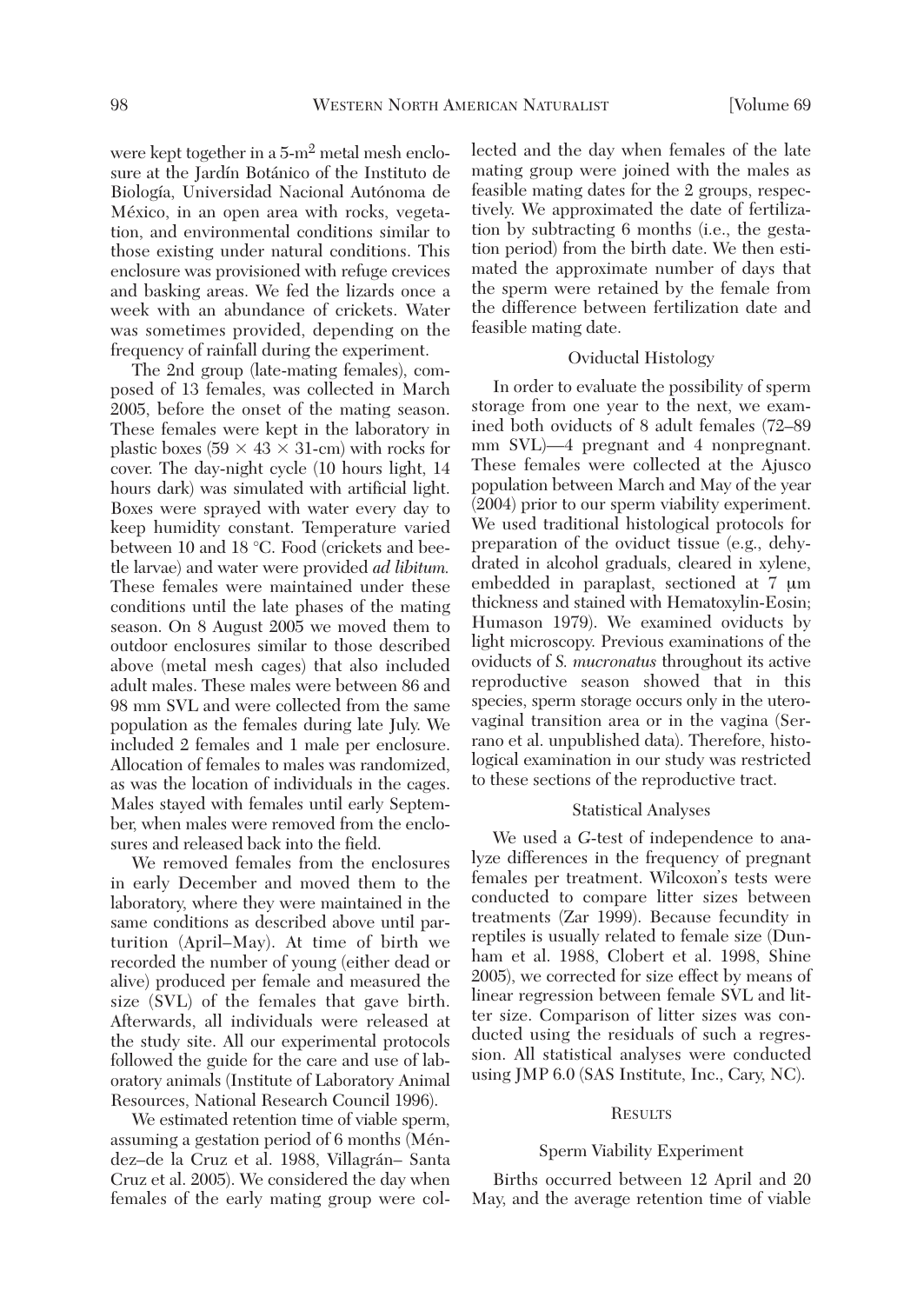

Fig. 1. Relative percent frequencies of pregnant (light gray) and nonpregnant (dark gray) females in our 2 experimental groups. "Early" indicates those females that mated early in the reproductive season (June). "Late" indicates those

sperm was 104 days, with a maximum of 140 days. In both experimental groups, we had both pregnant and nonpregnant females. Of the 11 early mating females, 5 (45.5%) became pregnant (Fig. 1). In the late-mating group, 7 of 13 females (53.9%) produced offspring (Fig. 1). No significant difference in the proportion of pregnant females was detected between groups ( $G = 0.17$ , df = 1,  $P = 0.68$ ). These relative frequencies of pregnant and nonpregnant females are relatively common in *S. mucronatus.* In fact, in unfavorable years females do not become pregnant because of their decrease in body condition (Méndez–de la Cruz et al. 1992, Rodríguez-Romero and Méndez–de la Cruz 2004). Females that mated at the beginning of the reproductive season produced 3.6 young on average  $(s = 0.89)$ , whereas those that mated at the end of the season produced a mean of 4.1 young (*s* = 1.07). We found a significant positive relationship between female size and litter size (litter  $size = 0.16$  female  $SVL - 7.46$ ,  $R^2 = 0.49$ ,  $P =$ 0.01; Fig. 2A). When the effect of female size was removed, we did not find differences in the litter sizes between treatment groups (Wilcoxon's test:  $\chi^2 = 3.21$ , df = 1,  $P = 0.07$ ; Fig. 2B).

### Oviductal Histology

Histological examination revealed that sperm were not present in the reproductive tracts of either pregnant or nonpregnant females collected between March and May of 2004. That is, before the mating season and during late pregnancy (when embryos are present in the uterus), sperm are not stored in the vagina (anterior or posterior) or in the uterovaginal transition area (Fig. 3).

#### **DISCUSSION**

### Sperm Viability

Viable sperm can be maintained in female reproductive tracts for approximately 4 months. Moreover, we found that sperm deposited at any time during the mating season (June– August) are able to fertilize eggs, as females became pregnant in both the early mating group and the late-mating group. This is the first study to provide experimental evidence of this sperm storage phenomenon in the genus *Sceloporus,* the most diverse group of North American lizards (Sites et al. 1992). Previous studies on sceloporine lizards with asynchronous reproductive cycles have suggested that sperm storage might be the physiological mechanism that allows reproductive asynchrony; however, none provided experimental evidence (Méndez–de la Cruz et al. 1988, Villagrán–Santa Cruz et al*.* 1992).

The histological examination of female oviducts, in which sperm were not present, collected prior to the mating season also revealed that retention of viable sperm only occurs for relatively short periods of time. Thus, we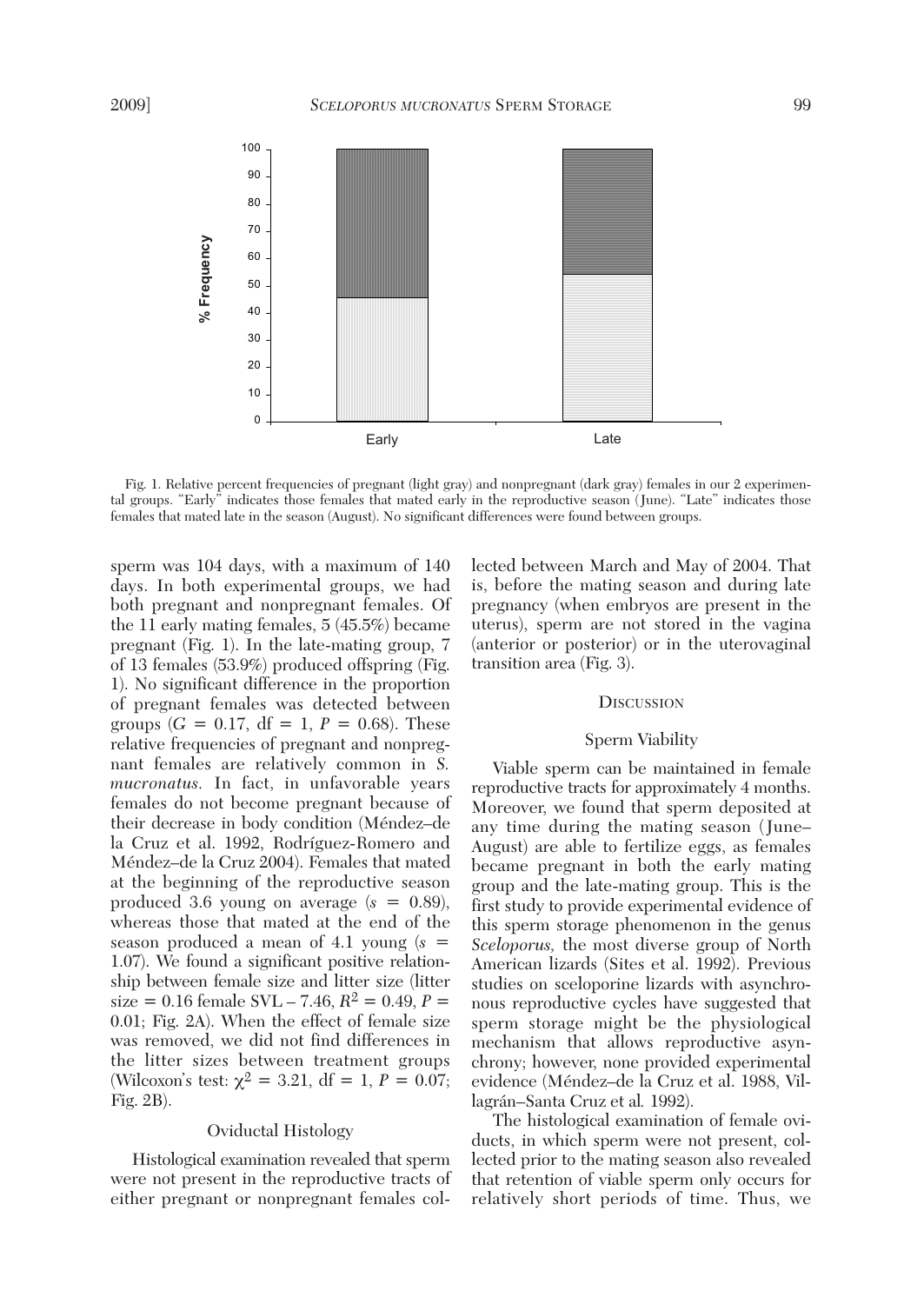

Fig. 2. (A) Linear regression scatterplot of female size (SVL) against litter size. There is a significant relationship between the 2 variables. (B) Box-plots (2 experimental groups) comparing the residuals of the regression between SVL and litter size of 2 experimental groups. "Early" indicates those females that mated early in the reproductive season (June). "Late" indicates those females that mated late in the season (August). Lines within boxes represent medians, box ends represent the 25th and 75th percentiles, and lines above and below the boxes represent

conclude that females of *S. mucronatus* exhibit oviductal sperm retention only before fertilization and not from one year to the next. Similarly, there is no evidence of prolonged sperm storage (i.e., longer than one year) in other sceloporine lizards with asynchronous reproductive cycles (Méndez–de la Cruz et al. 1988, Villagrán–Santa Cruz et al*.* 1992, Méndez–de la Cruz and Villagrán–Santa Cruz 1998). In this system, sperm retention could have evolved as a response mechanism to deal with the asynchrony between sexes in the reproductive cycles. Alternatively, the physiological possibility of sperm storage could have been one of the factors that facilitated the evolution of reproductive asynchrony in *S. mucronatus.*

### Fertilization Capacity

We were interested in possible differences in the success of the sperm, in terms of the number of eggs fertilized, between females inseminated early in the season and those inseminated later. It seemed reasonable that sperm stored for a shorter period might have a higher capacity for fertilization, thus producing more young; however, we did not find differences in fertilization capacities of sperm stored early and late in the mating season. Females that mated early (June) and late (August) in the reproductive season produced similar litter sizes. In other words, sperm remain viable during the whole reproductive season and are able to fertilize eggs when females ovulate in the fall.

Nevertheless, we recognize that the observed number of offspring produced by our experimental females could have been confounded by factors other than early or late insemination. For example, housing conditions differed between experimental groups (i.e., plastic boxes in the laboratory versus outdoor enclosures), which could have resulted in differences in the body condition of females during pregnancy. This in turn could have affected the litter sizes produced. In addition, the quantity and quality of the sperm with which females were inseminated, along with postcopulatory cryptic female choice, might have interacted to produce the litter sizes that we observed (Olsson et al. 1996, Olsson and Shine 1997). Therefore, our findings with respect to the number of young produced by those females mating early versus those mating late should be interpreted cautiously.

### Future Research

Different hypotheses have been proposed to explain the evolution of the capacity for sperm storage by females of reptile species. For species with asynchronous reproductive cycles, such as *Sceloporus mucronatus*, it has been proposed that sperm storage is an obligate process because a physiological restriction forces the peak of testicular activity to occur before ovulation (Marion 1982, Litch 1984, Guillette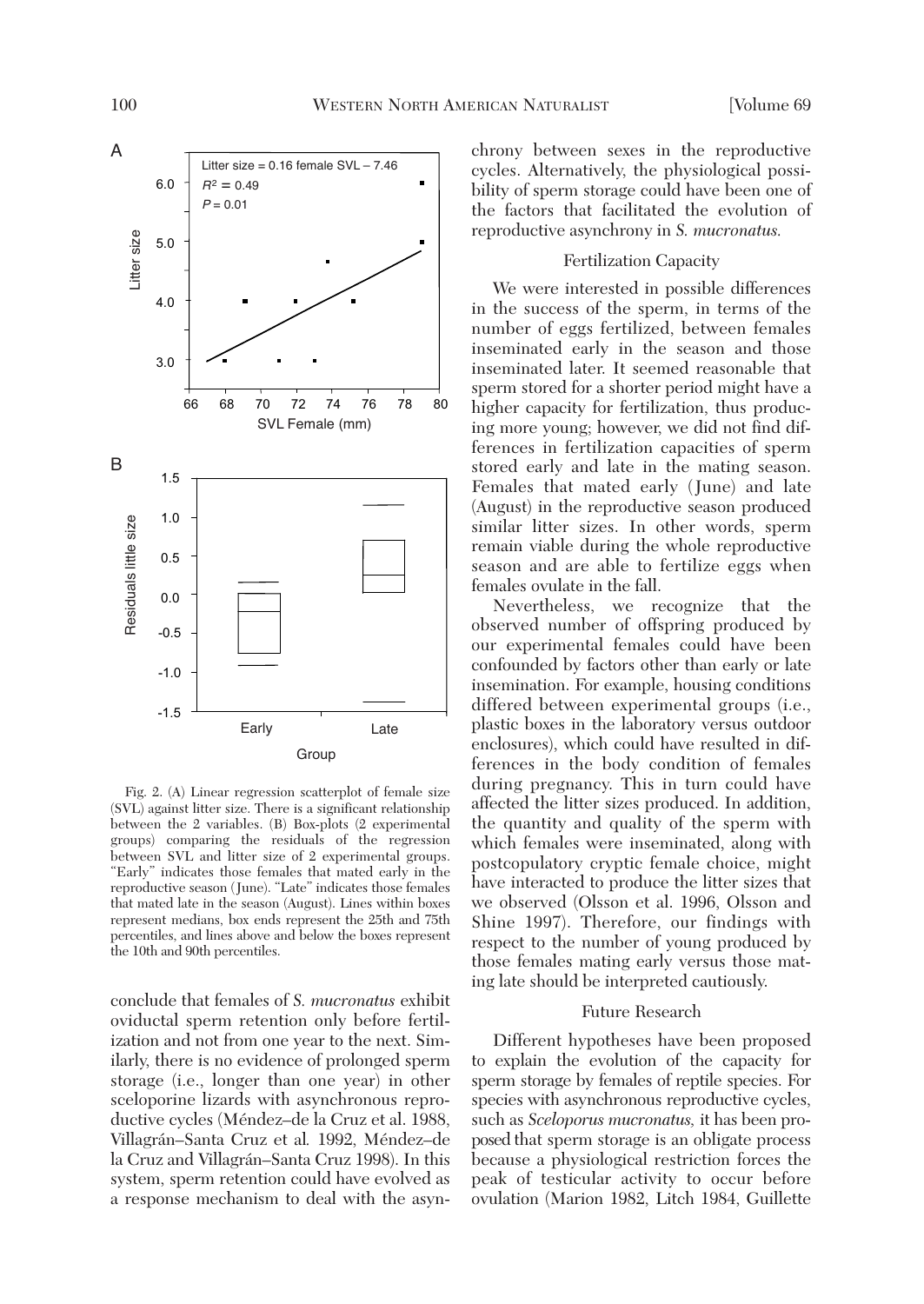

Fig. 3. Sections through the vagina and uterovaginal transition area of *Sceloporus mucronatus.* Vaginal folds with sperm retention ([A] 10X and [B] 40X) in comparison to microphotography of the same areas without sperm storage (C–F); (C) Uterovaginal transition area showing lack of sperm, 4X; (D) Detail of uterovaginal transition area, 40X; (E) Vaginal area without sperm retention, 4X; (F) Detail of vagina, 10X.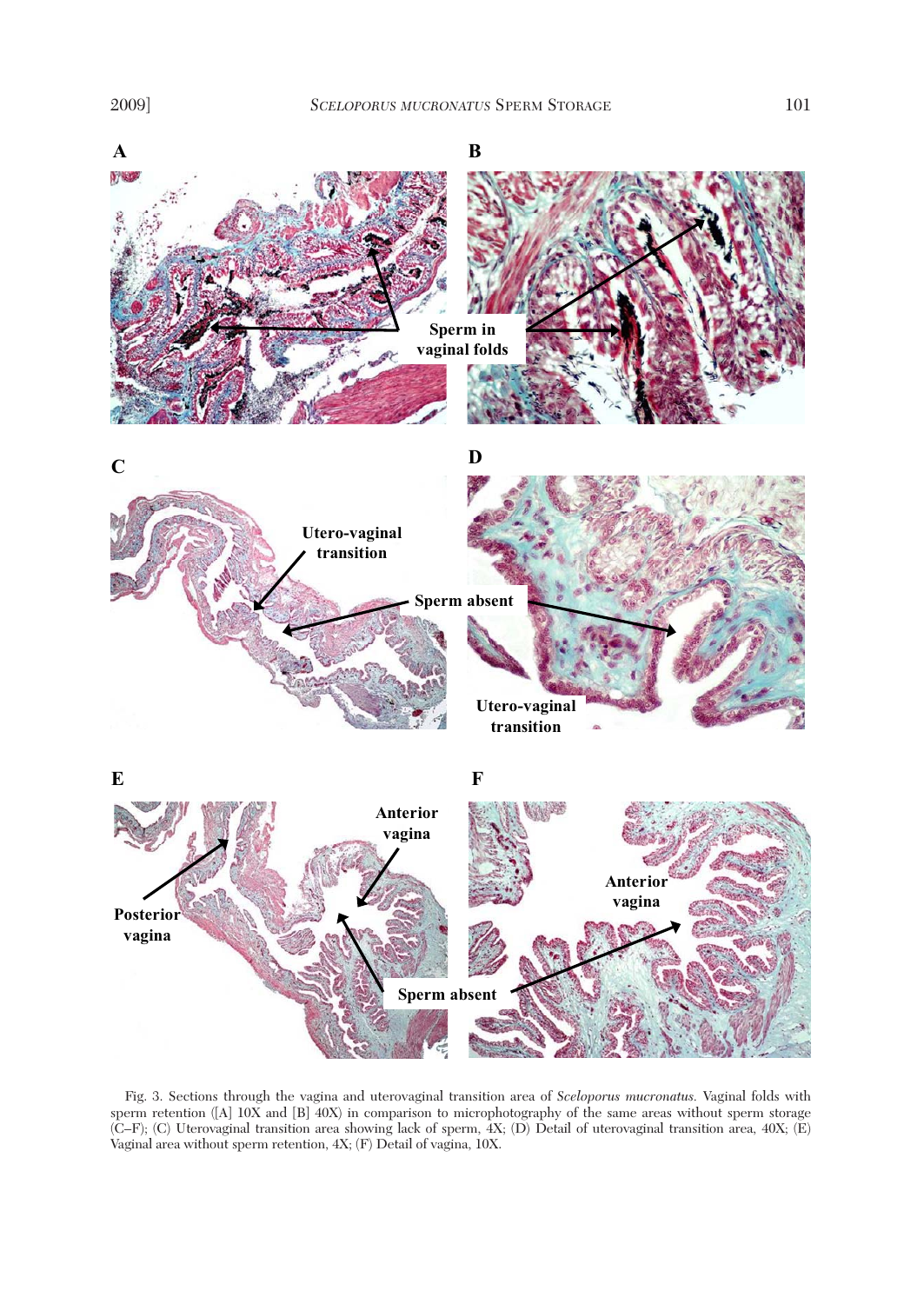and Sullivan 1985, Méndez–de la Cruz et al. 1988). However, we cannot discard alternative explanatory hypotheses. For instance, selection could have acted upon the time when births take place, forcing them to occur under the most favorable conditions for offspring survival (Méndez–de la Cruz et al. 1995). If gestation is constrained to a specific period, then mating and subsequent ovulation have also been indirectly governed by the same selective pressure. If this scenario is true, and male reproductive activity was not affected, then sperm storage could have evolved as a "solution."

Alternatively, in the context of sexual selection, the separation between copulation and fertilization might be beneficial for females, as the time interval between these 2 events allows for postcopulatory selection mechanisms to operate (Birkhead and Møller 1993). Females might gain substantial benefits by producing more offspring from the most competitive sperm or by modifying their choice by using only the sperm from the most competitive male (Olsson and Madssen 1998, Birkhead and Pizzari 2002, Olsson et al. 2007).

Little is known about the mating system of *S. mucronatus,* and even less is known about possible postcopulatory sexual selection mechanisms in this species. We know that the mating season is relatively long (June–August) and, according to behavioral observations at the study site, females interact with several males during the reproductive season (Ortega-León unpublished data). Together these 2 facts suggest the possibility that females mate multiple times with different males during a single reproductive season (polyandry), which appears to be common in lizard species (Olsson and Madsen 1998, Uller and Olsson 2008). Therefore, studies like ours can provide the empirical basis to assess the possibility of multiple paternity and postcopulatory competition mechanisms, which in turn should affect the reproductive success of males (Birkhead and Møller 1998, Birkhead and Pizzari 2002, Uller and Olsson 2008).

*Sceloporus mucronatus* also has populations with synchronous reproductive cycles, allowing for comparative studies on the capacity of sperm storage between localities with and without physiological restrictions. If females from synchronous populations also show sperm retention, this would provide evidence for an

alternative explanation for the origin of sperm retention in this system: it could have arisen as a sexually selected trait that allows females to mate with multiple males. This phenomenon might benefit females by improving the genetic quality of their offspring (Zeh and Zeh 1996, Jennions and Petrie 2000, Neff and Pitcher 2005, Fisher et al. 2006, Calsbeek et al. 2007). *Sceloporus mucronatus* from our study site, as well as other species that exhibit both asynchronous and synchronous populations, are ideal models for the study of the origin of sperm retention and postcopulatory selection mechanisms.

### **ACKNOWLEDGMENTS**

A.M. Ortega-León would like to thank the Posgrado en Ciencias Biológicas, Universidad Nacional Autónoma de México (UNAM). The Dirección General de Estudios de Posgrado, UNAM, provided financial support through a Ph.D. fellowship granted to A.M. Ortega-León. The permit for field and laboratory work was provided by the Secretaría de Medio Ambiente y Recursos Naturales–México (permit no. FAUT0074). Javier Caballero provided space in the Jardín Botánico, Instituto de Biología (UNAM), for our experimental work. G. Zamora-Abrego, S. Martínez-Chapital, and C. Granados kindly provided field and laboratory assistance. L. Scott and 2 anonymous reviewers made comments that helped us to considerably improve the manuscript.

### LITERATURE CITED

- BIRKHEAD, T.R., AND A.P. MØLLER. 1993. Sexual selection and temporal separation of reproductive events: sperm storage data from reptiles, birds and mammals. Biological Journal of the Linnean Society 50:295– 311.
	- \_\_\_\_\_\_. 1998. Sperm competition and sexual selection. Academic Press, San Diego, CA.
- BIRKHEAD, T.R., AND T. PIZZARI. 2002. Postcopulatory sexual selection. Nature Reviews Genetics 3:262–273.
- BLACKBURN, D.G. 1998. Structure, function and evolution of the oviducts of squamate reptiles, with special reference to viviparity and placentation. Journal of Experimental Zoology 282:560–617.
- CALSBEEK, R., C. BONNEAUD, S. PRABHU, N. MANOUKIS, AND T.B. SMITH. 2007. Multiple paternity and sperm storage lead to increased genetic diversity in the Cuban anole, *Anolis sagrei.* Evolutionary Ecology Research 9:495–503.
- CHUN-FU, L., C. YEN-LONG, AND T. YA-FEN. 2004. A production of four successive clutches of eggs by a female grass lizard (*Takydromus stejnegeri* van Denburgh) in captivity. Endemic Species Research 6:35–40.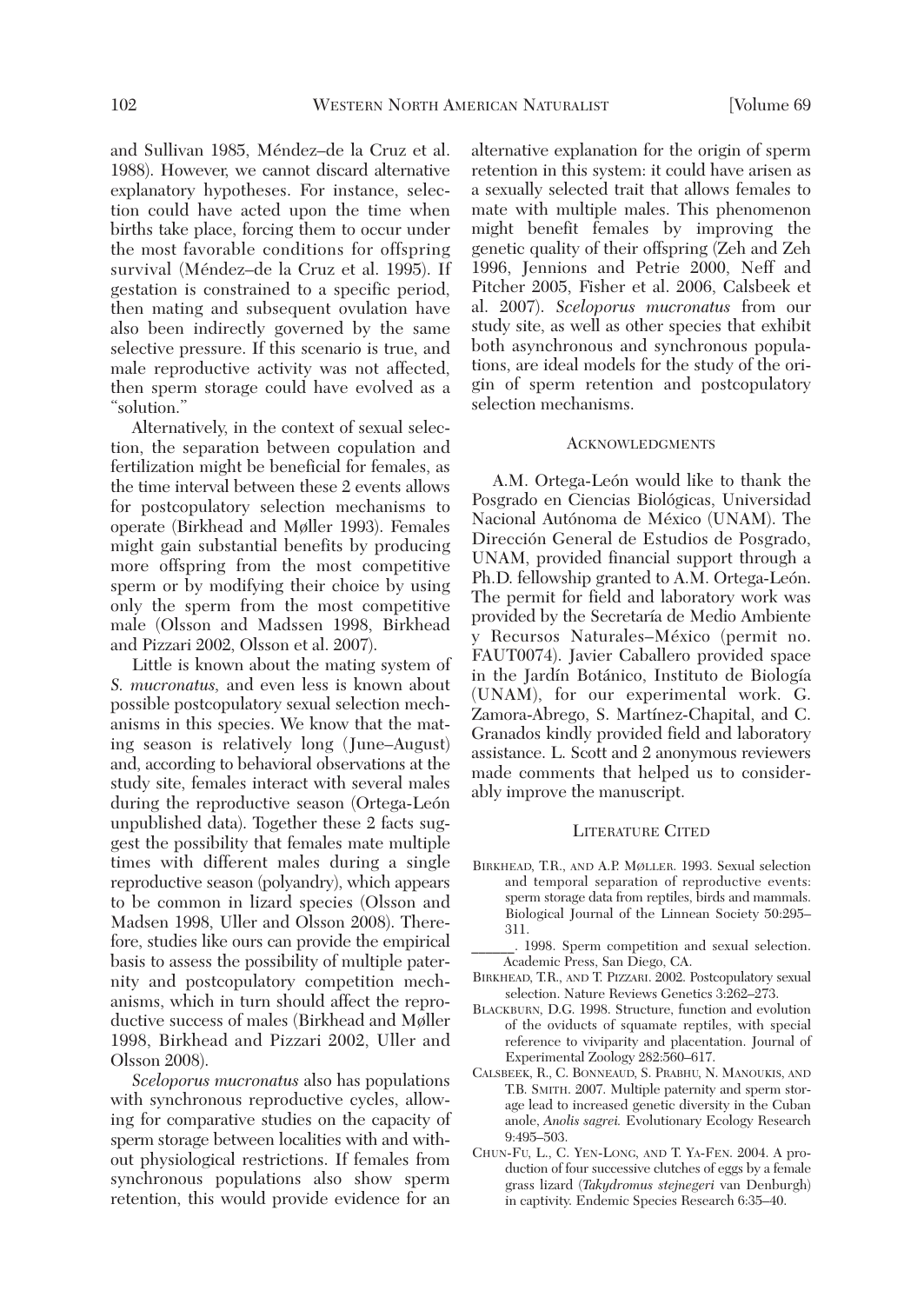- CLOBERT, J., T. GARLAND, AND R. BARBAULT. 1998. The evolution of demographic tactics in lizards: a test of some hypotheses concerning life history evolution. Journal of Evolutionary Biology 11:329–364.
- DUNHAM, A.E., D.B. MILES, AND D.N. REZNICK. 1988. Life history patterns in squamate reptiles. Pages 443–551 *in* C. Gans and R.B. Huey, editors, Biology of the Reptilia. Volume 15. Academic Press, New York.
- ESTRADA-FLORES, E.M., M. VILLAGRÁN–SANTA CRUZ, F.R. MÉNDEZ–DE LA CRUZ, AND G. CASAS-ANDREU. 1990. Gonadal changes throughout the reproductive cycle of the viviparous lizard *Sceloporus mucronatus* (Sauria: Iguanidae). Herpetologica 46:43–50.
- FISHER, D.O., M.C. DOUBLE, S.P. BLOMBERG, M.D. JEN-NIONS, AND A. COCKBURN. 2006. Post-mating sexual selection increases lifetime fitness of polyandrous females in the wild. Nature 444:89–92.
- GARCÍA, E. 1973. Modificaciones al Sistema de Clasificación Climática de Köppen. Ofset Larios. México, D.F.
- GIRLING, J.E. 2002. The reptilian oviduct: a review of structure and function and directions for future research. Journal of Experimental Zoology 293:141– 170.
- GUILLETTE, L.J., JR., AND G. CASAS-ANDREU. 1980. Fall reproductive activity in the high altitude Mexican lizard, *Sceloporus grammicus microlepidotus.* Journal of Herpetology 14:143–147.
- GUILLETTE, L.J., JR., AND W.P. SULLIVAN. 1985. The reproductive and fat body cycles of the lizard *Sceloporus formosus.* Journal of Herpetology 19:474–480.
- HUMASON, G.L. 1979. Animal tissue techniques. W.H. Freeman and Co., San Francisco, CA.
- HUNTER, F.M., M. PETRIE, M. OTRONEN, T.R. BIRKHEAD, AND A.P. MØLLER. 1993. Why do females copulate repeatedly with one male? Trends in Ecology and Evolution 8:21–26.
- INSTITUTE OF LABORATORY ANIMAL RESOURCES, NATIONAL RESEARCH COUNCIL. 1996. Guide for the care and use of laboratory animals. National Academy Press, Washington, DC.
- JENNIONS, M.D., AND M. PETRIE. 2000. Why do females mate multiply?: A review of the genetic benefits. Biological Reviews of the Cambridge Philosophical Society 75:21–64.
- JONES, S.M., E. WAPSTRA, AND R. SWAIN. 1997. Asynchronous male and female gonadal cycles and plasma steroid concentrations in a viviparous lizard, *Niveo scincus ocellatus* (Scincidae), from Tasmania. General and Comparative Endocrinology 108:271–281.
- KAST, J. 2007. Prolonged sperm storage in the Asian water dragon *Physignathus cocincinus.* Herpetological Review 38:172.
- LITCH, P. 1984. Reptiles. Pages 206–231 *in* G.E. Lamming, editor, Marshall's physiology of reproduction: reproductive cycles of vertebrates. Volume 1. Churchill Livingstone, New York.
- MARION, K.R. 1982. Reproductive cues for gonadal development in temperate reptiles: temperature and photoperiod effects on the testicular cycles of the lizard *Sceloporus undulatus.* Herpetologica 38:26–39.
- MÉNDEZ–DE LA CRUZ, F.R., G. CASAS-ANDREU, AND M. VILLAGRÁN–SANTA CRUZ. 1992. Variación anual en la alimentación y condición física de *Sceloporus mucro natus* (Sauria: Iguanidae) en la Sierra del Ajusco,

Distrito Federal, México. Southwestern Naturalist 37:349–355.

- MÉNDEZ–DE LA CRUZ, F.R., L.J. GILLETTE, JR., M. VILLA-GRÁN–SANTA CRUZ, AND G. CASAS-ANDREU. 1988. Reproductive and fat body cycles of the viviparous lizard, *Sceloporus mucronatus* (Sauria: Iguanidae). Journal of Herpetology 22:1–12.
- MÉNDEZ–DE LA CRUZ, F.R., R. SÁNCHEZ-TREJO, AND O. CUELLAR. 1995. Reproductive differences between sympatric oviparous and viviparous Mexican spiny lizards. Biogeographica 71:61–67.
- MÉNDEZ–DE LA CRUZ, F.R., AND M. VILLAGRÁN–SANTA CRUZ. 1998. Reproducción asincrónica de *Sceloporus palaciosi* (Sauria: Phrynosomatidae) en México, con comentarios sobre sus ventajas y regulación. Revista de Biología Tropical 46:1159–1161.
- MÉNDEZ–DE LA CRUZ, F.R., M. VILLAGRÁN–SANTA CRUZ, AND O. CUELLAR. 1994. Geographic variation of spermatogenesis in the Mexican viviparous lizard *Sceloporus mucronatus.* Biogeographica 70:59–67.
- MÉNDEZ–DE LA CRUZ, F.R., M. VILLAGRÁN–SANTA CRUZ, O. HERNÁNDEZ-GALLEGOS, N.L. MANRÍQUEZ-MORÁN, AND F. RODRÍGUEZ-ROMERO. 1999. Reproductive cycle of the tropical night lizard, *Lepidophyma pajapanensis* (Sauria: Xantusiidae). Journal of Herpetology 33:340–343.
- MURPHY-WALKER, S., AND S.R. HALEY. 1996. Functional sperm storage duration in female *Hemidactylus frenatus* (family Gekkonidae). Herpetologica 52:365– 373.
- NEFF, B.D., AND T.E. PITCHER. 2005. Genetic quality and sexual selection: an integrated framework for good genes and compatible genes. Molecular Ecology 14:19–38.
- OLSSON, M., AND T. MADSSEN. 1998. Sexual selection and sperm competition in reptiles. Pages 503–564 *in* T.R. Birkhead and A.P. Møller, editors, Sperm competition and sexual selection. Academic Press, London.
- OLSSON, M., T. SCHWARTZ, T. ULLER, AND M. HEALEY. 2007. Sons are made from old stores: sperm storage effects on sex ratio in a lizard. Biological Letters 3:491–493.
- OLSSON, M., AND R. SHINE. 1997. Advantages of multiple matings to females: a test of the infertility hypothesis using lizards. Evolution 51:1684–1688.
- OLSSON, M., R. SHINE, T. MADSEN, A. GULLBERG, AND H. TEGELSTRÖM. 1996. Sperm selection by females. Nature 383:585.
- RAMÍREZ-BAUTISTA, A., O. RAMOS-FLORES, AND J.W. SITES, JR. 2002. Reproductive cycle of the spiny lizard *Sceloporus jarrovii* (Sauria: Phrynosomatidae) from north-central México. Journal of Herpetology 36: 225–233.
- RODRÍGUEZ-ROMERO, F., AND F.R. MÉNDEZ–DE LA CRUZ. 2004. Reproductive arrest in *Sceloporus mucronatus* (Lacertilia: Phrynosomatidae) correlated with "El Niño Southern Oscillation." Herpetological Review 35:121–123.
- SEVER, D.M., AND W.C. HAMLETT. 2002. Female sperm storage in reptiles. Journal of Experimental Zoology 292:187–199.
- SEVER, D.M., AND W.A. HOPKINS. 2004. Oviductal sperm storage in the ground skink *Scincella laterale* Holbrook (Reptilia: Scincidae). Journal of Experimental Zoology 301A:599–611.